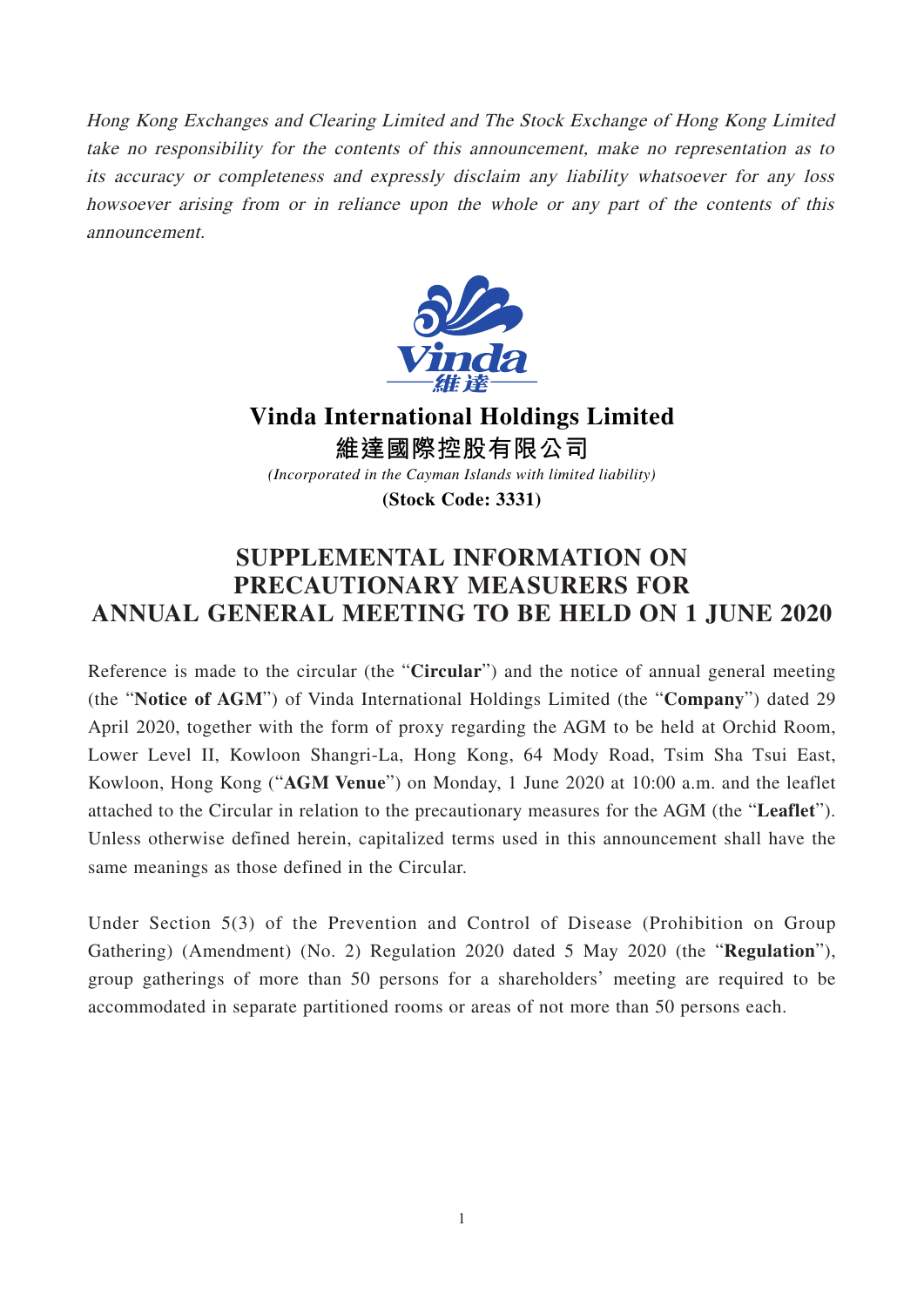In light of the Regulation, the following additional precautionary measures will be implemented at the AGM in addition to those set out in the Leaflet. Shareholders should read this announcement in conjunction with the Leaflet for all the precautionary measures for the AGM, a copy of the Leaflet is appended to this announcement in the interest of completeness.

- **Limiting attendance in person at the AGM Venue**: The Company has reviewed the space available at the AGM Venue, and in order to comply with the Regulation, the Company will limit attendance in person at the AGM Venue to 100 Shareholders who will be accommodated in partitioned areas with not more than 50 persons in each area. With the said limited seating capacity at the AGM Venue, admission will be on a firstcome, first-served basis. This arrangement is to take into consideration the current COVID-19 situation and the requirement to keep appropriate social distancing for the health and safety of the Shareholders.
- **Limiting time for Q&A session**: The AGM proceedings will focus on the proposed resolutions with a view to minimise the time attendees are gathered in an enclosed environment. Accordingly, the Company has decided that the time for answering questions at the AGM will be limited to around 15 minutes. The Company will endeavor to answer as many relevant questions as possible at the AGM within the time allotted and, for questions which have not been dealt with at the AGM, the Company will address them afterwards as appropriate.

Attendees are reminded that they should carefully consider the risks of attending the AGM, taking into account their own personal circumstances. Attendees who do not comply with any of the precautionary measures may be denied entry to the AGM Venue.

Shareholders are reminded that physical attendance at the AGM is not necessary for the purpose of exercising Shareholder rights. They are advised to consider casting their votes by submitting a proxy form appointing the chairman of the AGM (the "**Chairman**"), or any Director or Company Secretary of the Company as their proxy. Shareholders who have already submitted a form of proxy appointing a person other than the Chairman or any Director or Company Secretary of the Company may now wish to appoint the Chairman or any Director or the Company Secretary of the Company as their proxy, to ensure their votes are cast. For Shareholders who wish to appoint the Chairman or any Director or Company Secretary of the Company, or any other person, to attend the AGM on his/her behalf, please be reminded that the completed form of proxy should still be received by Computershare Hong Kong Investor Services Limited, the branch share registrar of the Company at 17M Floor, Hopewell Centre, 183 Queen's Road East, Wanchai, Hong Kong by 10:00 a.m. on 30 May 2020 to ensure proper appointment of the proxy. For a proxy other than the Chairman or any Director or Company Secretary of the Company to attend the AGM in person, such person would need to be admitted successfully to the AGM Venue.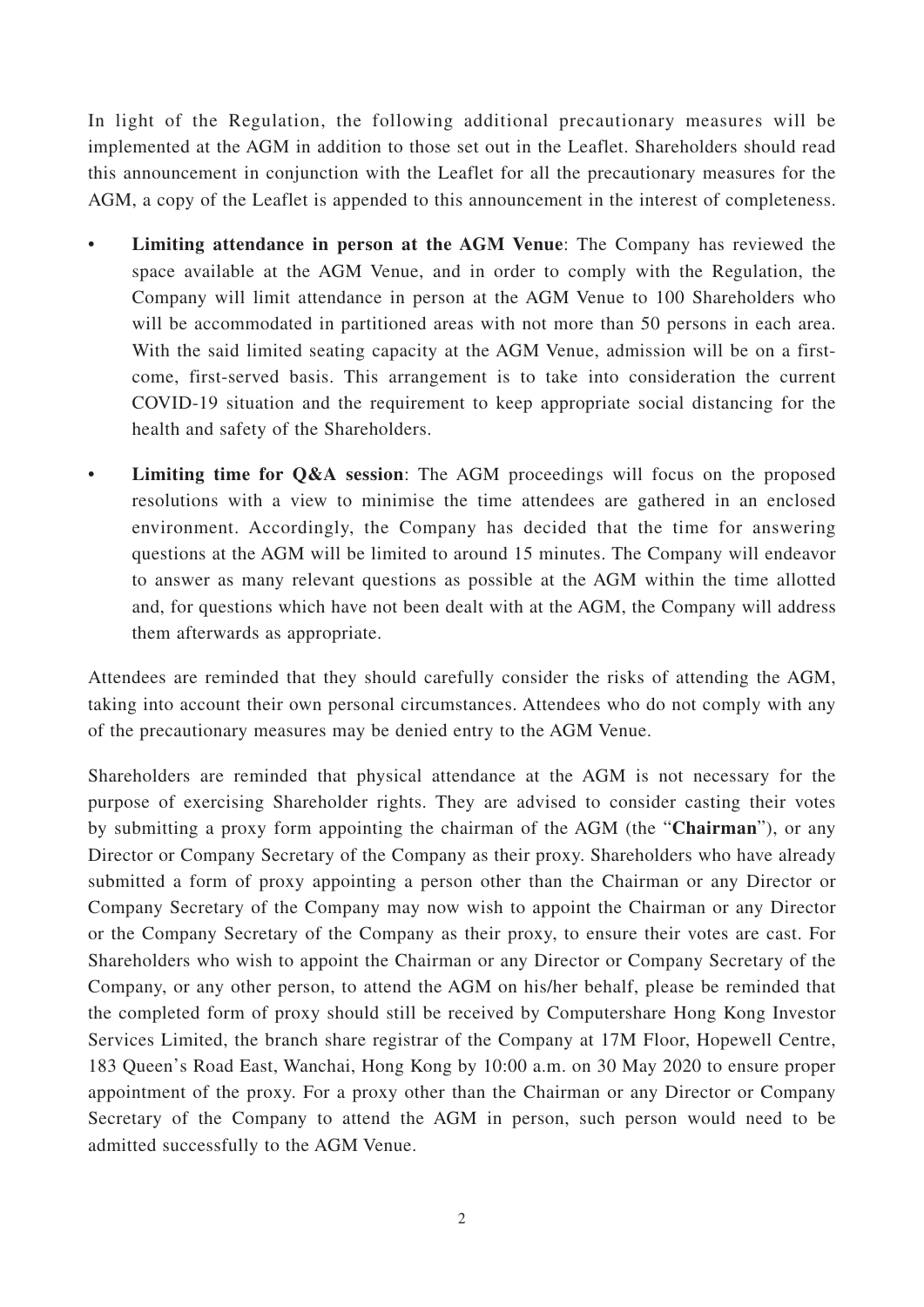The Company will keep the evolving COVID-19 situation under review and may implement and/or adjust measures at short notice as the public health situation changes. The Company will announce any relevant changes to the measures prior to the AGM, if necessary.

> By order of the Board **Vinda International Holdings Limited LI Chao Wang** Chairman

Hong Kong, 25 May 2020

As at the date of this announcement, the Board comprises:

Executive Directors: Mr. LI Chao Wang Ms. YU Yi Fang Mr. Johann Christoph MICHALSKI Ms. LI Jielin Mr. DONG Yi Ping

Non-executive Directors: Mr. Jan Christer JOHANSSON Mr. Carl Magnus GROTH Mr. Carl Fredrik Stenson RYSTEDT

Independent Non-executive Directors: Mr. CHIA Yen On Ms. LEE Hsiao-yun Ann Mr. TSUI King Fai Mr. WONG Kwai Huen, Albert

Alternate Directors:

Mr. Gert Mikael SCHMIDT (alternate to Mr. JOHANSSON and Mr. GROTH) Mr. Dominique Michel Jean DESCHAMPS (alternate to Mr. RYSTEDT)